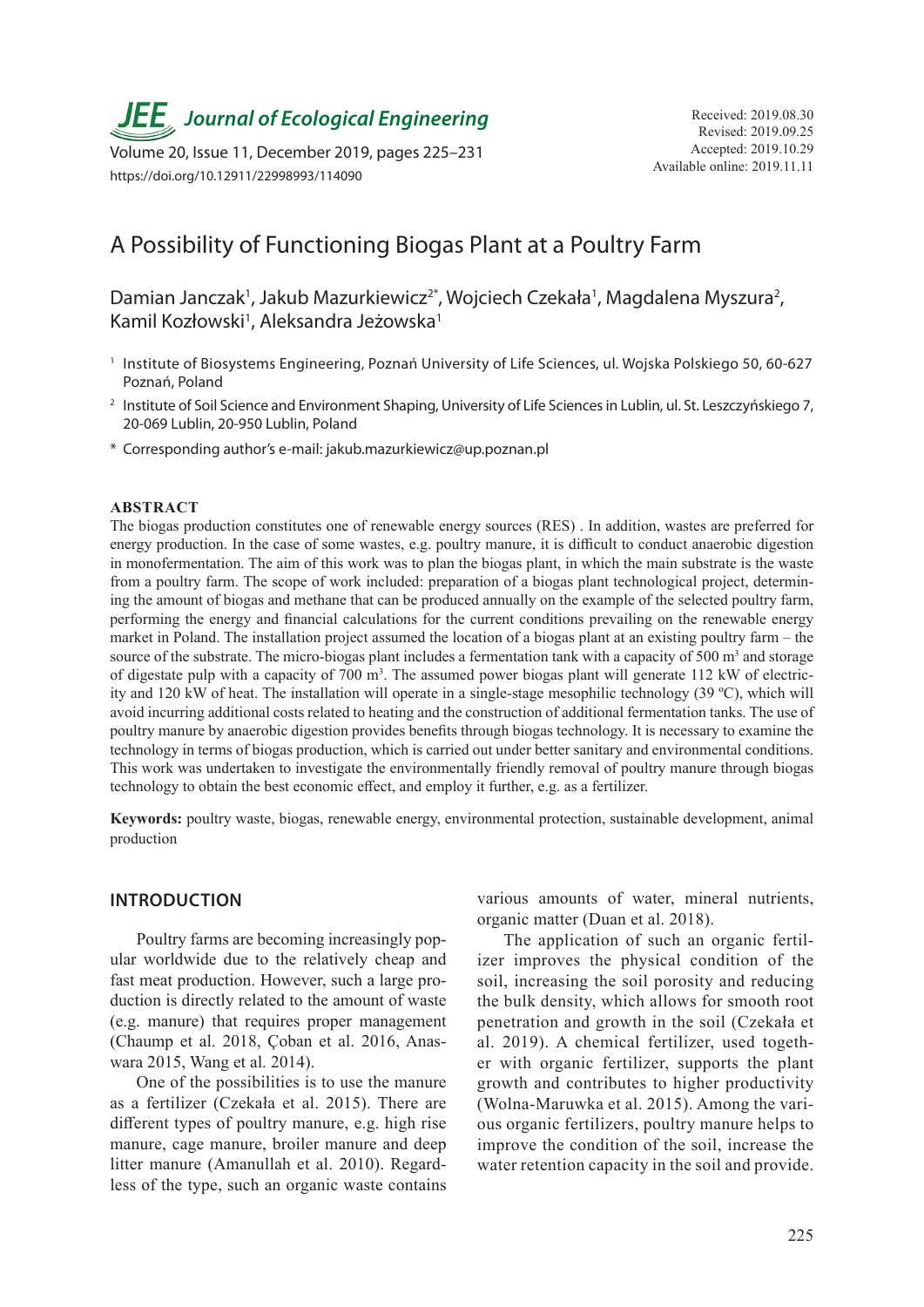Poultry manure can provide all 13 types of soil micronutrients in a significant amount that inorganic fertilizer cannot (Subedi et al. 2018). The above-mentioned waste from poultry farms is rich in: nitrogen, phosphorous, iron, potassium, calcium, magnesium, sulphur, copper, manganese, zinc, molybdenum, chlorine, boron. However, the content of these components varies, depending on the moisture content and age of the manure, as well as on the age of the poultry (Amanullah et al. 2010, Nahm 2007).

The poultry manure may exhibit highly variable nutrient characteristic, depending on their processing conditions. The litter to manure ratio and the moisture content are among the factors causing the greatest variation in manures from different houses. The poultry manure is composed of ca. 3–5% nitrogen, 1.5–3% phosphorous and 1.5–3.0% potassium as well as significant amounts of micro-nutrients (Amanullah et al. 2010).

Direct soil spreading of the poultry manure for crop fertilization is a traditional and still the most applied method. However, the contemporary rearing poultry methods have made the issue more complicated. The majority of poultry manufactured these days is litter-free. Litter is not used in the case of birds bred in cages or slots (Duan et al. 2018, Amanullah et al. 2010).

The litter used in manure absorbs moisture and facilitates keeping the manure friable, resulting in the atmospheric exposure of a large surface. In turn, the manure without litter contains 60–70% moisture, complicating the application process. Meanwhile, in the event of storage aimed at reducing the moisture content, nutrient losses appear and the process is less cost-effective (Amanullah et al. 2010, Duan et al. 2018). Another issue pertaining to this type of manure is the very quick release of N, so in the event of negligence in its application, burning may occur.

The poultry manure handling, storage and direct application involve numerous problems including the emission of ammonia, nitrate pollution, contamination of surface and underground water, attracting and breeding flies as well as public nuisance (Amanullah et al. 2010, Harremoes 1991).In order to apply the manure quickly and prevent nutrient loss and environmental pollution, it can be used as follows: soil fertilization for crops, activator for button mushroom cultivation, feed for fish and livestock, energy generation – biogas, electricity (Amanullah et al. 2010).

Another option for managing the manure is to use it for energy production. The availability of sufficient, inexpensive and environmentallyfriendly energy is one of the greatest challenges in the world (Çoban et al. 2016, Miah et al. 2016). Renewable energy sources are of interest to the world due to the climate change and unavoidable depletion of limited resources, such as coal and oil (Arshad et al. 2018, Kian Heng 2017).

The biogas is an environmentally friendly and one of the most efficient and effective renewable energy options. The biogas can be produced using the chicken manure, although it is not easy due to the very high nitrogen content of the droppings (Duan et al. 2018, Miah et al. 2016). The biogas is produced in the fermentation process; fermentation digestate sludge is rich in essential nutrients that can be used as a very good fertilizer (Czekała et al. 2017). The anaerobic digestion is a process of organic materials degradation by microorganisms without oxygen. It is a multi-stage biological process in which organic carbon is mainly converted to carbon dioxide and methane (Miah et al. 2016).

The biogas production by anaerobic digestion is considered an attractive and efficient technology for processing animal waste (Bayrakdar et al. 2017), with the exception of the main objective – removal of matter and control of environmental pollution, while producing the biogas for the needs of local energy. The poultry manure with an original dry matter of 20–25% or more has a high content biodegradable organic matter. Therefore, the conversion of this organic matter to renewable energy in the anaerobic digestion process will not only reduce the negative impact on the environment, but will also significantly contribute to the energy supply (Duan et al. 2018, Anaswara 2015).

Although the technology of methane fermentation in the processing of animal manure for biogas production is very mature and intensive research has been intensively carried out, limited studies can be found on anaerobic digestion of poultry manure, especially mono-digestion (Chaump et al. 2018).

The process of poultry manure fermentation, with a low carbon/nitrogen (C/N) ratio of 5–10, usually ends with reactor instability or even failure due to its inactive enzymes that affect the material transport and inhibit methanogenic microflora as a result of ammonia accumulation (Duan et al. 2018, Lewicki et al. 2016, Wang et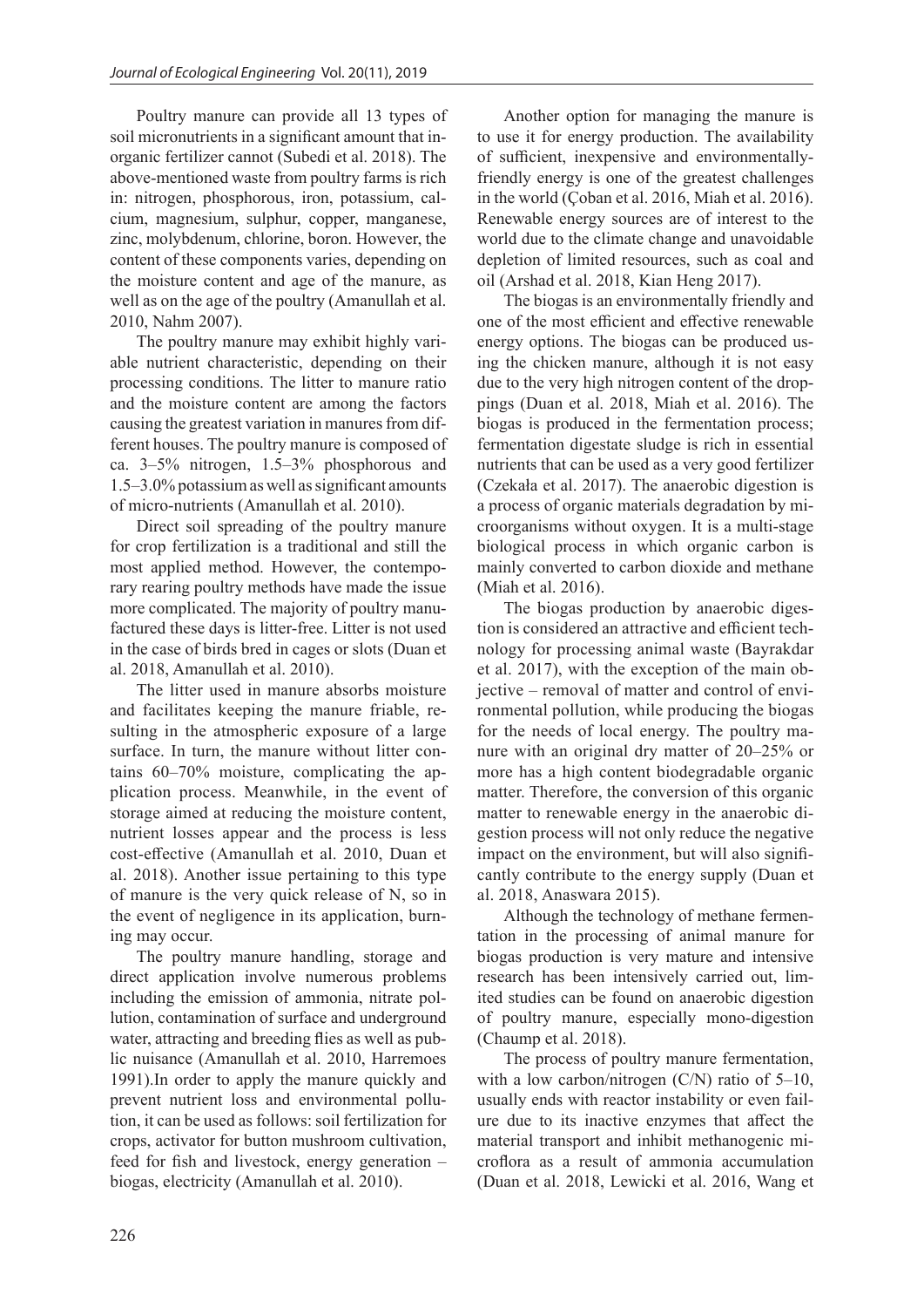al. 2014, Pokój 2014). Several attempts have been proposed to avoid the accumulation of ammonia during that process. Co-fermentation with various carbon-rich types of biomass was studied to obtain a favorable C/N ratio, such as with pork waste, municipal solid waste and other biowaste, in particular the biomass from agricultural production (Chaump et al. 2018, Duan et al. 2018, Brown and Li 2013).

The amount of waste from the agro-food industry and poultry manure in Poland is still increasing in parallel. One of the most advantageous solutions of processing these wastes together is anaerobic co-digestion (Çoban et al. 2016, Kian Heng 2017, Amanullah et al. 2010, Çoban et al. 2016, Sądej et al. 2016, Pokój 2014.

At present, there are 96 agricultural biogas installations in Poland (AMA 2018); with total power about 100 MW, but the potential of the biogas market from bio-waste, according to our estimates is 3000–4500 MW. Poland is the leader in poultry production in Europe (nearly 1 billion a year). Currently, the poultry waste is processed into mink feed. When the mink farms are closed, there will be a great problem with waste management. 80–100 million Mg of animal waste per year are created in Poland; for comparison: in India 12.1 million Mg (Amanullah et al. 2010), in Iran ca. 2 million Mg (Çoban et al. 2016). The stored droppings generate 0.3–0.5 million  $Mg$  CH<sub>4</sub> per year. The storage of the waste from poultry farms is an increasing environmental and social problem (e.g. strong odor

emissions) in Poland and similar problems are encountered in other countries too (Çoban et al. 2016, Kian Heng 2017, Amanullah et al. 2010). The aim of this work was to plan a biogas plant, in which the main substrate is the waste from poultry farms.

# **MATERIALS AND METHODS**

The study examined the biogas yield of the following substrates: chicken manure, postslaughter waste, barley straw and grass silage. All materials came from two poultry farms located in the West Pomeranian Voivodeship.

The samples collected for testing were stored under refrigeration conditions at 4°C until the start of the experiment. The research on the anaerobic digestion process was carried out at the university laboratory based on the commonly used German standards DIN 38 414/S8 and VDI 4630. The biogas efficiency tests were conducted in reactors with a capacity of 2 dm<sup>3</sup> placed in a water bath at a temperature of 39  $(\pm 1)$ °C (Fig. 2).

The scope of work included:

- determining the amount of biogas and methane that can be produced annually on the example of the selected poultry farm,
- preparation of a biogas plant technological project,
- performing the energy and financial calculations for the current conditions prevailing on the renewable energy market in Poland.



**Fig. 1.** Diagram of the planed biogas plant

1 – Poultry farm, 2 – Substrate hygienization, 3 – Substrate warehouse, 4 – Anaereobic digestion tank, 5 – Postfermentation pulp tank,  $6 - Biogas$  desulphurisation station,  $7 - Torch$ ,  $8 - CHP$  unit,  $9 - Emergency$  cooling, 10 – Heat exchanger, 11 – Energy network, 12 – Organic fertilization of cultivated areas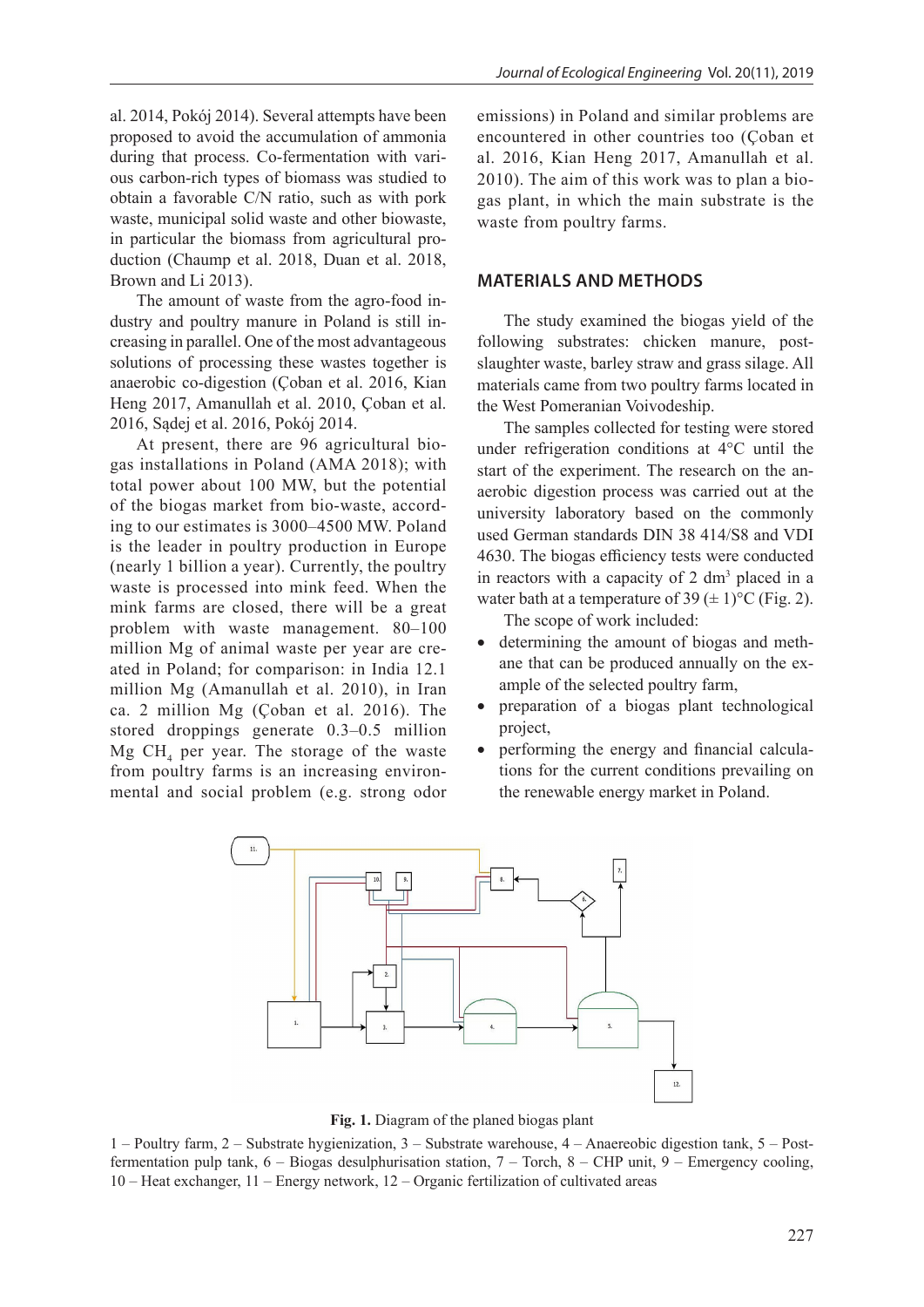

**Fig. 2.** Scheme of biofermenter for biogas production research (3-chamber section)

1 – water heater with temperature regulator, 2 – water pump, 3 – insulated conductors of calefaction liquid, 4 – water coat, 5 – biofermenter with charge capacity 2 dm<sup>3</sup>, 6 – sampling tubes, 7 – biogas transporting tube, 8 – gas sampling valve, 9 – biogas volume-scale reservoir (Cieślik et al. 2016)

The installation project assumed the location of a biogas plant at an existing poultry farm, the source of the substrate. The owner has a second farm in another location, about 5 km away, from which the waste will be regularly collected and transported to the biogas plant. The location of the installation close to the plant reduces the transport costs.

The main research tasks – qualitative and quantitative analysis of the gases produced  $(CH<sub>4</sub>,$  $CO_2$ , NH<sub>3</sub>,  $O_2$ , H<sub>2</sub>S) was carried out daily using Geotech GA5000 gas analyzer.

# **Financial and energy calculation methodology**

In order to determine the potential energy potential and calculate the revenue resulting from the production of electricity and heat, mathematic formulas described by Kozlowski were used (Kozłowski et al. 2017).

# **RESULTS**

Due to the high nitrogen content in chicken manure, the best way to obtain a more proper C:N ratio for effective fermentation purposes the co-fermentation is necessary. As additional substrates, post-slaughter waste, straw and silage from grasses will be used. In the table below (Table 1), the available substrates and their characteristics were presented together with the biogas efficiency and methane content.

On the basis of the biogas yields of the supplied substrates and their annual deliveries, basic energy parameters were calculated (Table 1–3).

The production capacity of biogas produced as a result of methane fermentation of the chicken manure was about  $188 \text{ m}^3 \cdot \text{Mg}^{-1}$  (fresh mass), with an average methane content of about 56%.

With a quantity of the above-mentioned available annual supplies of substrate quantities, the volumes of fermentation tank with a capacity

**Table 1.** Available substrates and their characteristics

| Substrate            | Mass of substrate (Mg $\cdot$ year <sup>1</sup> ) | Biogas efficiency $(m^3 \cdot Mg^{-1})$ | Methane content (%) |
|----------------------|---------------------------------------------------|-----------------------------------------|---------------------|
| Chicken manure       | 1620.00                                           | 188.53                                  | 56.00               |
| Post-slaughter waste | 25.80                                             | 245.21                                  | 70.00               |
| Barley straw         | 76.80                                             | 442.54                                  | 52.00               |
| Grass silage         | 396.00                                            | 224.61                                  | 55.00               |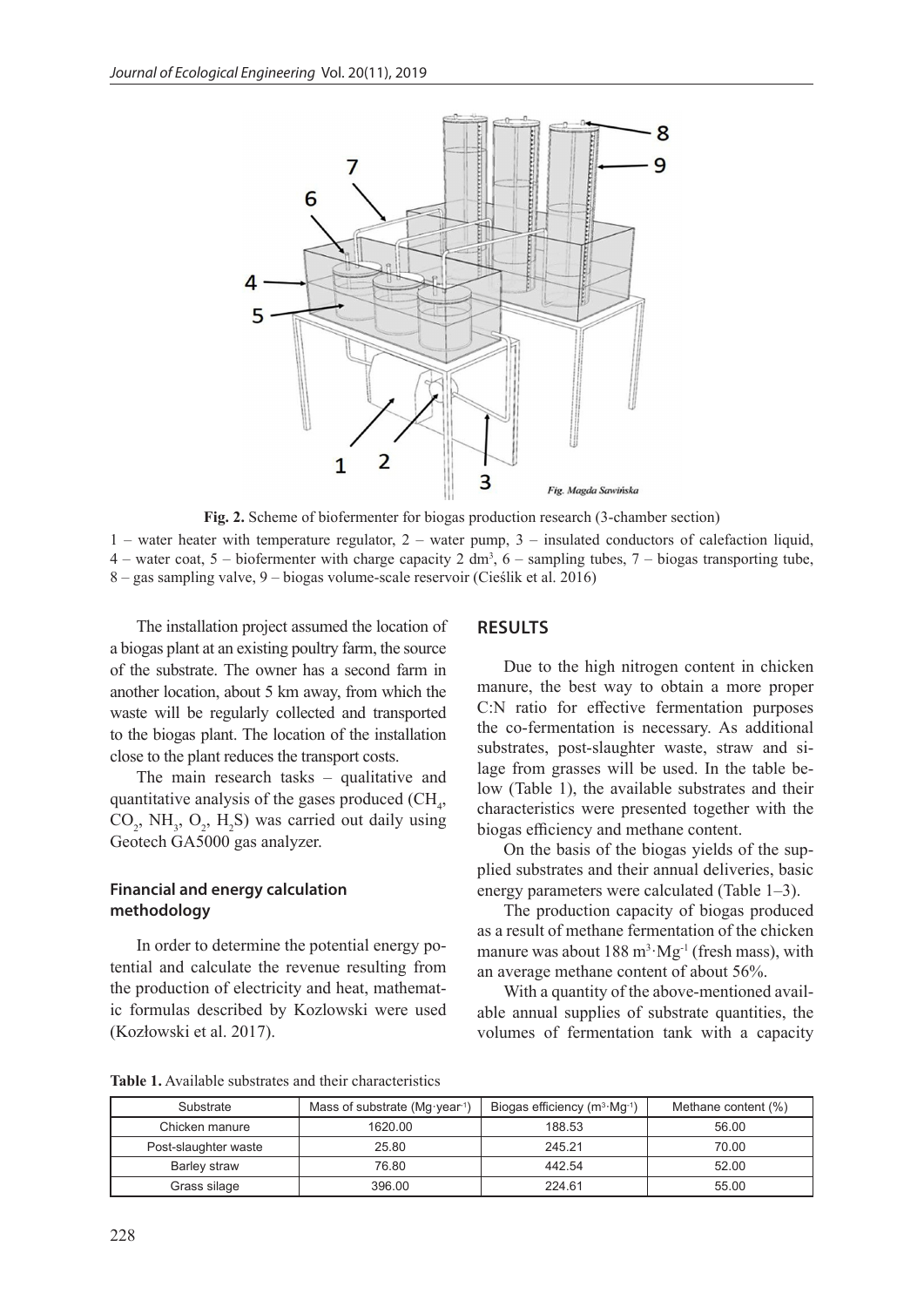| <b>Parameters</b>                             | Value                            | Unit                 |
|-----------------------------------------------|----------------------------------|----------------------|
| Hydraulic retention time                      | 86                               | day                  |
| Dry mass of the mixture                       | 44                               | $\frac{0}{0}$        |
| The capacity of the methane fermentation tank | $502.79 \approx 500$             | m <sup>3</sup>       |
| The capacity of the digestate storage tank    | 690 m <sup>3</sup> $\approx$ 700 | m                    |
| The weight of the used substrate              | 2 1 1 8                          | Mg·year <sup>1</sup> |

**Table 2.** Energetic potential of the substrates

**Table 3.** Energetic (electrical and thermal) potential of the substrates

| <b>Parameters</b>                    | Value   | Unit                   |
|--------------------------------------|---------|------------------------|
| The volume of produced biogas        | 434 677 | m <sup>3</sup>         |
| The volume of methane produced       | 242 054 | m <sup>3</sup>         |
| The amount of electricity produced   | 965     | $MWh\cdot year^1$      |
| The amount of heat produced          | 1 0 3 7 | $MWh\cdot year\cdot 1$ |
| The amount of heat produced          | 3786    | GJ·year <sup>1</sup>   |
| Electrical power of the installation | 112     | kW                     |
| Thermal power                        | 120     | kW                     |

of 500 m<sup>3</sup> and a storage of digestate pulp with a capacity of  $700 \text{ m}^3$  ware calculated (Table 2). The nominal volumetric load of the fermentation tank was adopted as 4.5 kg of dry organic matter  $m^{-3} \cdot d^{-1}$ .

The amount of substrates available in a selected poultry farm allows for the production of 112 kW of electricity and 120 kW of heat.

Input data for calculation:

- coefficient of energy efficiency of methane 0.009968 MWh·m-3,
- electrical efficiency of a cogeneration 0.40 [-],
- thermal efficiency of a cogeneration 0.43 [-],
- cogeneration unit operating time during the year – 8,600 h.

The amount of electricity generated in the designed installation will be approx. 965 MWh·year<sup>1</sup> and  $1,037$  MWh·year<sup>1</sup> heat (Table 3).

In order to properly calculate the profitability of the investment, which is the construction of an agricultural microbiogas plant, it is necessary to identify and calculate the costs of substrates, transport, exploitation, etc.

Input data for calculation:

- $\cot$  of technical service 5% of investing cost
- cost of technical service 7  $PLN \cdot MWh^{-1}$
- min. 10 years amortization
- transport cost  $0.40$  PLN $\cdot$ km<sup>-1</sup> $\cdot$ Mg<sup>-1</sup>

A list with outputs and the characteristics of individual costs are given in Table 4.

The operating costs will amount to approximately 288 374 PLN·year<sup>-1</sup>, and the revenue from the sale of electricity and heat approx.

711 020 PLN·year<sup>-1</sup>. Such a balance of profits and losses will generate the income of approximately about 423 646 PLN·year<sup>-1</sup> (Table 5). Similar effects using the co-substrates from poultry farm and farm waste or by-products were used in other countries with very high poultry production (Cucui et al. 2018, Mia et al. 2016, Çoban et al. 2016, Anaswara 2015), even in a very large industrial scale (Kian Heng 2017).

# **CONCLUSIONS**

The use of poultry manure by anaerobic digestion provides benefits through the biogas technology. It is necessary to examine the technology in terms of the biogas production, which is carried out under better sanitary and environmental conditions. This work was undertaken to investigate the environmentally friendly removal of poultry manure through biogas technology to obtain the

**Table 4.** Outputs and the characteristics of individual costs of the micro – biogas plant

| Costs                             | Value (PLN) |
|-----------------------------------|-------------|
| The cost of the substrate         | 2618        |
| The cost of the transport         | 2618        |
| The cost of technical service     | 77 000      |
| The cost of technological service | 6755        |
| The cost of the service           | 83755       |
| Depreciation cost                 | 154 000     |
| Staff cost                        | 48 000      |
| <b>Exploitation cost</b>          | 288 374     |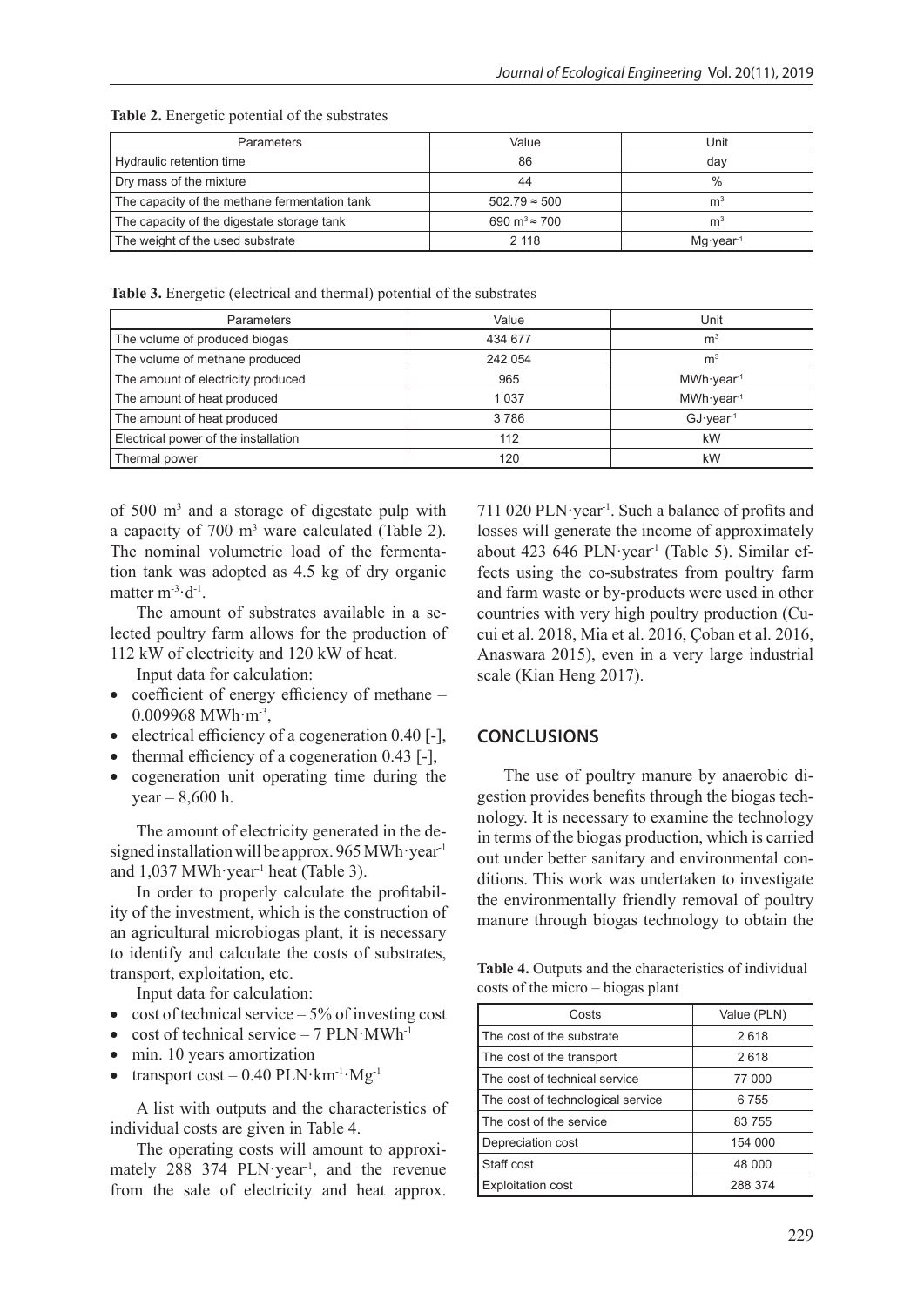| Financial data                          | Value   | Unit                  |
|-----------------------------------------|---------|-----------------------|
| Price of electricity energy             | 595     | PLN-MWh-1             |
| Revenue from the sale of electricity    | 579 852 | <b>PLN</b>            |
| Price of thermal energy                 | 127     | PLN MWh <sup>-1</sup> |
| Revenue from the sale of thermal energy | 132 167 | <b>PLN</b>            |
| Total revenue                           | 712 020 | <b>PLN</b>            |
| Profit                                  | 423 646 | <b>PLN</b>            |

**Table 5.** Economic balance of the biogas plant

best economic effect, and employ it further, e.g. as a fertilizer.

The implemented biogas plant project will reduce the costs associated with the disposal of problematic waste from a poultry farm, and the energy generated by the investor can be used to cover the farm energy demand or be sold to the local power grid.

From an economic and organizational point of view, the waste from a poultry farm, together with straw and silage from grass, are favorable substrates for agricultural biogas plants. The possibility of effective management of nuisance waste and neutralization of unpleasant odors are the advantages of the agricultural biogas plant based on co-substrates with poultry farm and farm by-products.

#### **Acknowledgements**

Publication supported by the Polish Ministry of Science and Higher Education as a part of the program of activities disseminating science from the project "Organization of the First International Science Conference – Ecological and Environmental Engineering", 26–29 June 2018, Kraków.

## **REFERENCES**

- 1. AMA. 2017. Register of agricultural biogas producers. Agricultural Market Agency. Current data as at 31.08.2017.
- 2. Amanullah, M., Sekar S., Muthukrishnan P. 2010. Prospects and Potential of Poultry Manure. Asian Journal of Plant Sciences, 9, 4, 172–182. doi:10.3923/ajps.2010.172.182
- 3. Anaswara, MG. 2015. Design and fabrication of low cost biogas digester using poultry waste and pig manure. International Research Journal of Engineering and Technology (IRJET), 2/4. https://www.irjet.net/ archives/V2/i4/Irjet-v2i4312.pd
- 4. Arshad, M., Bano, I., Shahzad, M., Younus, M., Abbas, M. 2018. Electricity generation from biogas

of poultry waste: An assessment of potential and feasibility in Pakistan. Renewable and sustianable energry reviews, 81, 1241–1246. doi:10.1016/j. rser.2017.09.007.

- 5. Bayrakdar A., Molaey R., Sürmeli RÖ., Sahinkaya E., Çalli B. 2017. Biogas production from chicken manure: Co-digestion with spent poppy straw, International Biodeterioration & Biodegradation, 119, 205–210. doi: 10.1016/j.ibiod.2016.10.058
- 6. Brown, D., Li, Y. 2013. Solid state anaerobic codigestion of yard waste and food waste for biogas production. Bioresource Technology, 127, 275–280. doi:10.1016/j.biortech.2012.09.081
- 7. Chaump, K., Preisser, M., Shanmugam, S., Prasad, R., Adhikari, S., Higgins, B. 2018. Leaching and anaerobic digestion of poultry litter for biogas production and nutrient transformation. Waste Management. doi:10.1016/j.wasman.2018.11.024.
- 8. Cieślik, M., Dach, J., Lewicki, A., Smurzyńska, A., Janczak, D., Pawlicka-Kaczorowska, J., Boniecki, P., Cyplik, P., Czekała, W. & Jóźwiakowski, K. 2016. Methane fermentation of the maize straw silage under meso- and thermophilic conditions. Energy, 115/2, 1495–1502. doi:http://dx.doi.org/10.1016/j. energy.2016.06.070.
- 9. Çoban V., Çağman S., Eyidoğan M., Çanka Kılıç F., Kaya D. 2016. Economic Analysis of Biogas Production from Chicken Manure. 8th International Ege Energy Symposium and Exhibition – 2016.
- 10. http://akademikpersonel.kocaeli. edu.tr/volkan.coban/bildiri/volkan. coban17.01.2017\_17.45.39bildiri.pdf
- 11. Czekała W., Dach J., Ludwiczak A., Przybylak A., Boniecki P., Koszela K., Zaborowicz M., Przybył K., Wojcieszak D., Witaszek K. 2015. The use of image analysis to investigate C:N ratio in the mixture of chicken manure and straw. Proc. SPIE. 9631, Seventh International Conference on Digital Image Processing (ICDIP 2015), 963117. (July 06, 2015) doi: 10.1117/12.2197041
- 12. Czekała W., Jeżowska A., Chełkowski D. 2019. The Use of Biochar for the Production of Organic Fertilizers. Journal of Ecological Engineering 20(1), 1–8. DOI: https://doi.org/10.12911/22998993/93869
- 13.Czekała W., Dach J., Lewicki A., Gajewska K., Staszak Ż. 2017. Utilization of digestate obtained